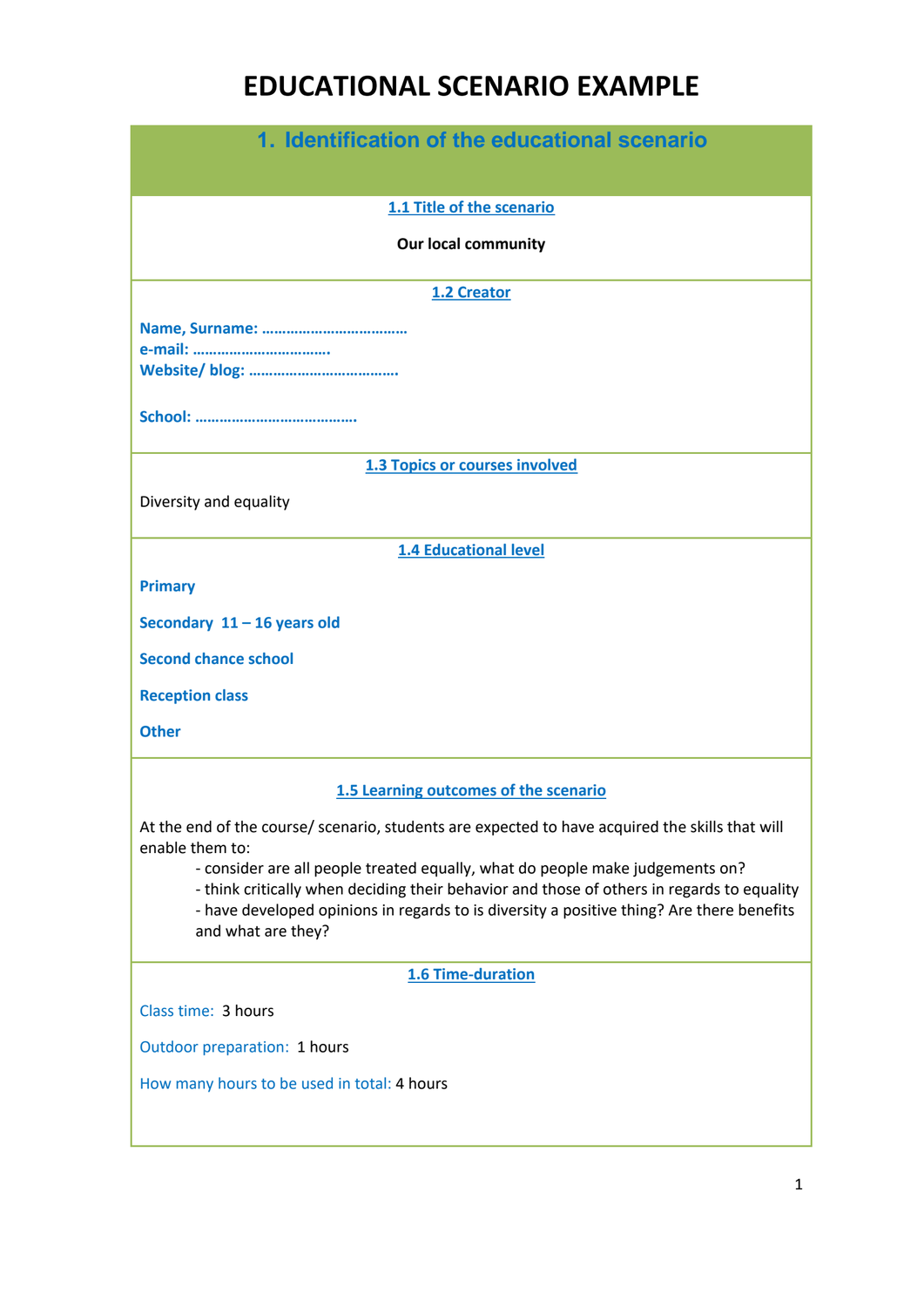#### **2. Development of the educational scenario**

#### **2.1 General description**

#### **1. Warm up**

Drama game – shapes in common or three things in common.

*See worksheet 1*

#### **2.Discussion to explore**

What different communities are there in Bristol?

What different areas do people general live in Bristol?

Is there cultural segregation?

When is this a good thing?

Look at images – St Paul's festival and Southmead street, both Bristol – See worksheet 2 and 3

#### **3. Using Theatre techniques**

**In groups discuss the benefits of cultures living together, support, understanding, shared beliefs etc. Devise a short scene which explores this.**

#### **4.Dialectical Discussion to reveal meaning**

4a. The facilitator guides a discussion based on questions that develop critical thinking skills.

The first binary opposition is then discussed:

Should cultural groups stay living in the same area?

Why do you think Bristol housing is organized this way?

Are communities welcoming to new families in your experience?

What are the problems with diversity?

What are people afraid of with cultural diversity? Where do these fears come from?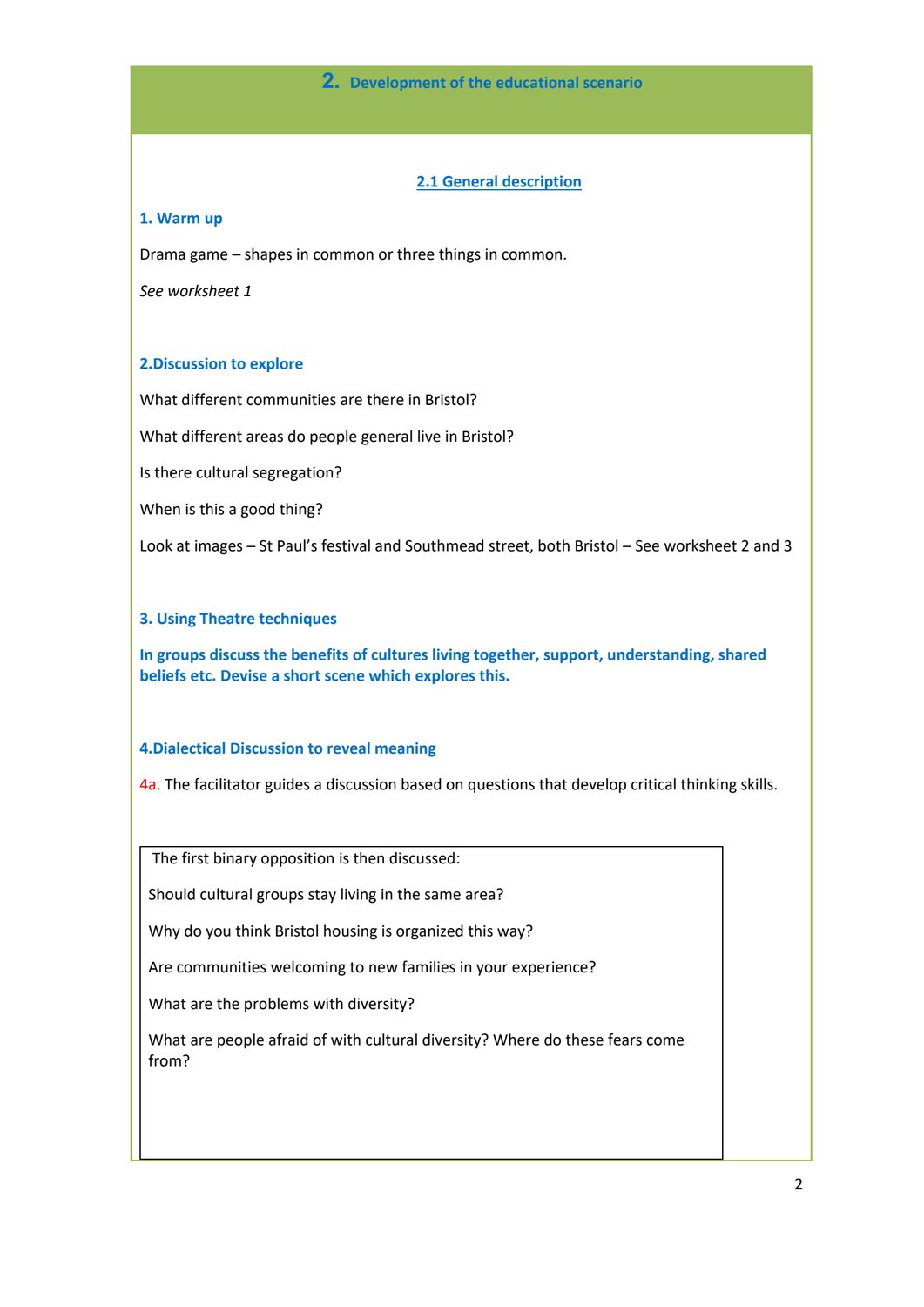#### **Using Theatre techniques**

Looking at worksheet 4 – image of Bristol diverse community.

In groups devise a scene which shows the benefits of cultural diversity, what can we learn from each other?

The second binary opposition is then discussed:

What do these scenes show about the benefits of cultural diversity?

Does it help to get to know people from different cultural backgrounds?

Are there problems with different communities with different beliefs living in the same street?

Which areas do you know that are diverse? How does it work there?

#### Theatre exercise

Group discussion about our community:

In groups think of three words which sum up your community:

Eg. Welcoming, friendly, mixed

Then create three physical freezes which represent this.

4b. **Personalization** The facilitator tries to make the whole topic and discussion personal, so that she/ he may mobilize students more.

What is your community like?

How diverse is it? Is this a good thing?

Is your community welcoming?

What are the problems in your community?

What would you like to see as the future for Bristol and its communities?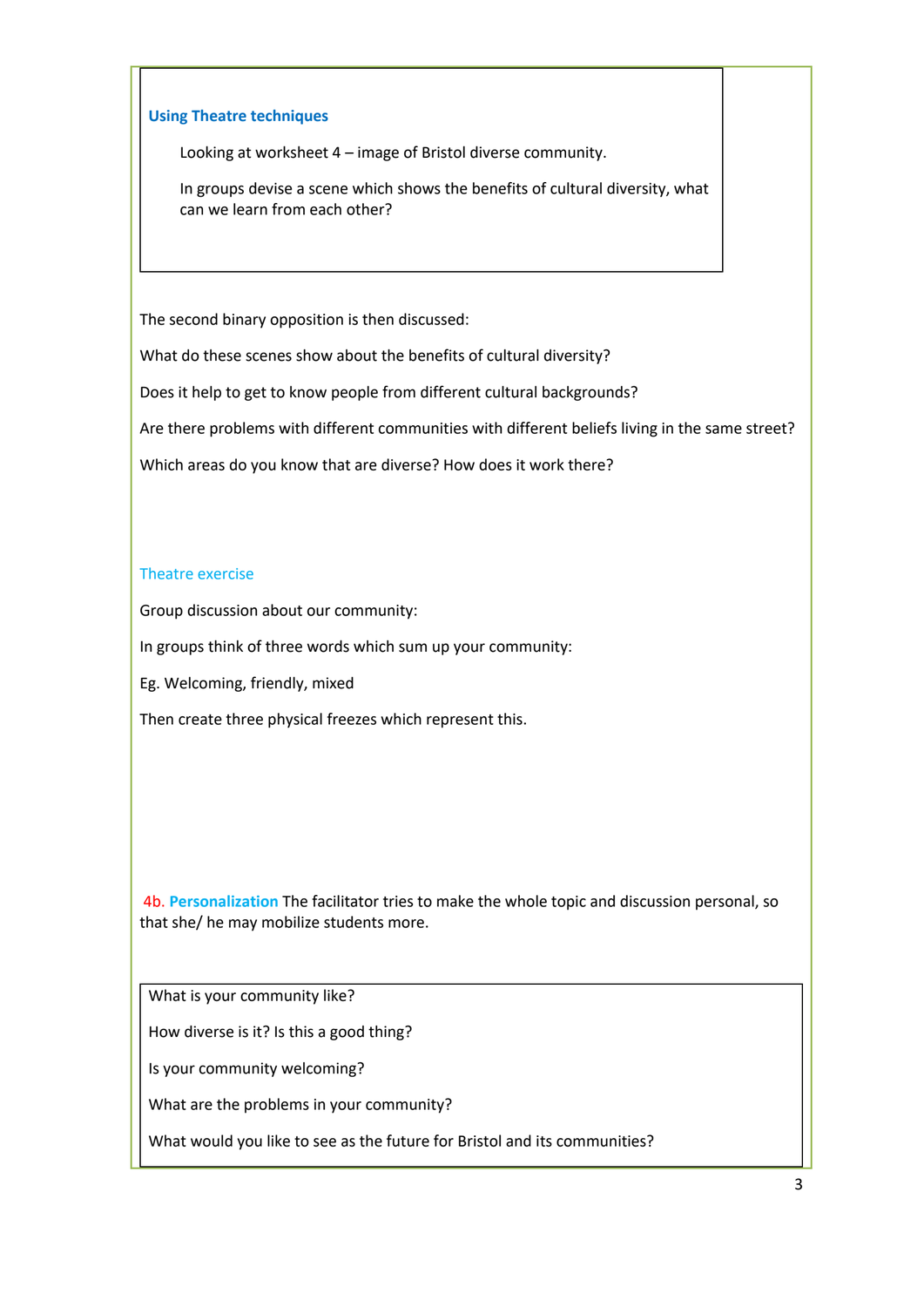#### **Conclusions**

- **Discuss conclusions from all activities and discussions**
	- **- Is diversity a good thing?**
	- **- Are there benefits and what are they?**
	- **- What does your community look like?**
	- **- What can we do to make positive change in our community?**

#### **2.2 Worksheets & Resources**

**Worksheet 1 – Drama warm up explanation – shapes in common and 3 things in common**

**Worksheet 2 – image of St Paul's carnival Bristol**

**Worksheet 3 – Image of Street in Southmead Bristol**

**Worksheet 4 – Image of diverse community in Bristol**



#### **2.3 Infrastructure & Materials needed**

**2.4 Versions-adaptations**

**2.5 Challenges**

**2.6. Further reading**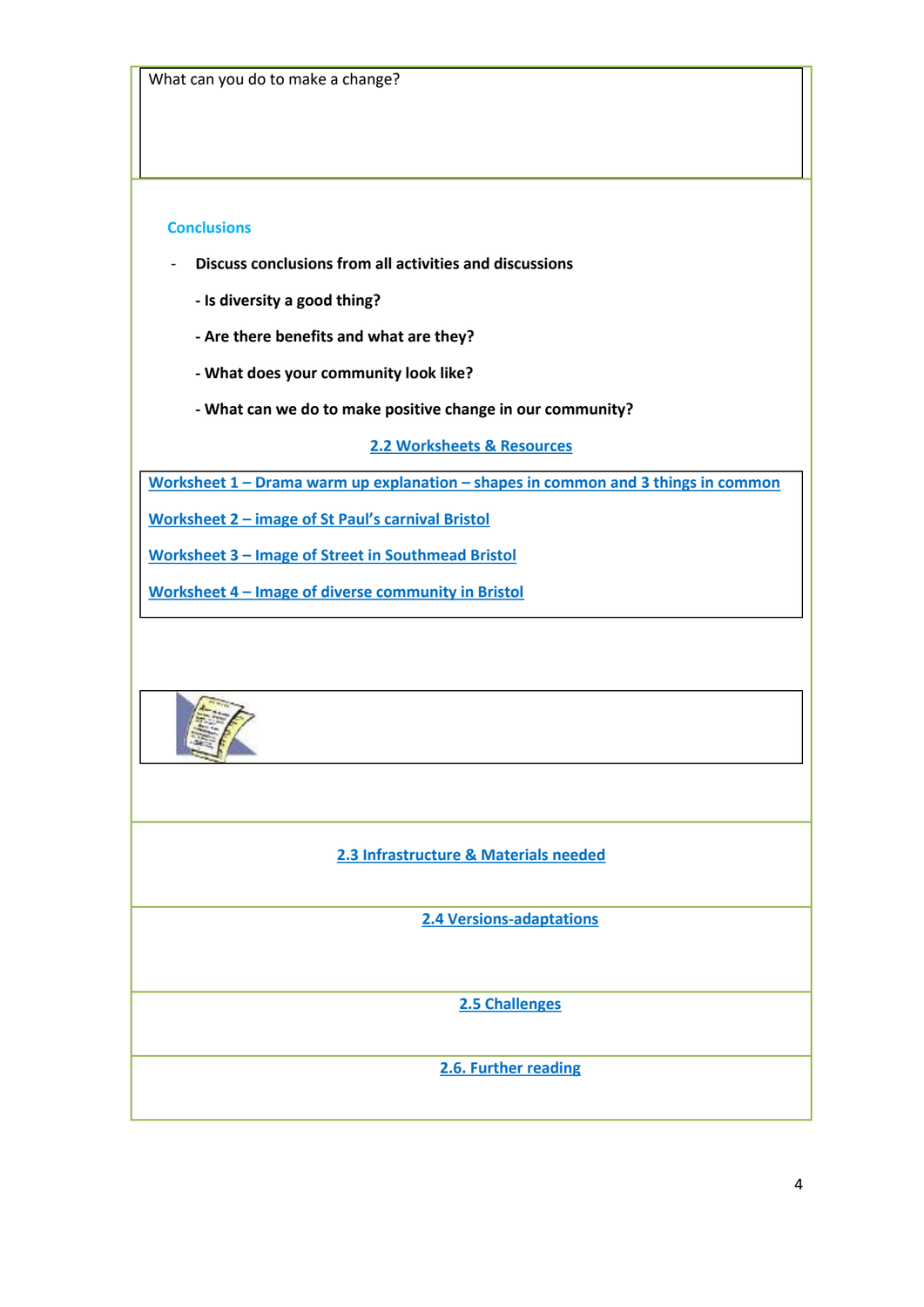## **3. Evaluation of the educational scenario**

- Evaluation
- Lessons learned conclusions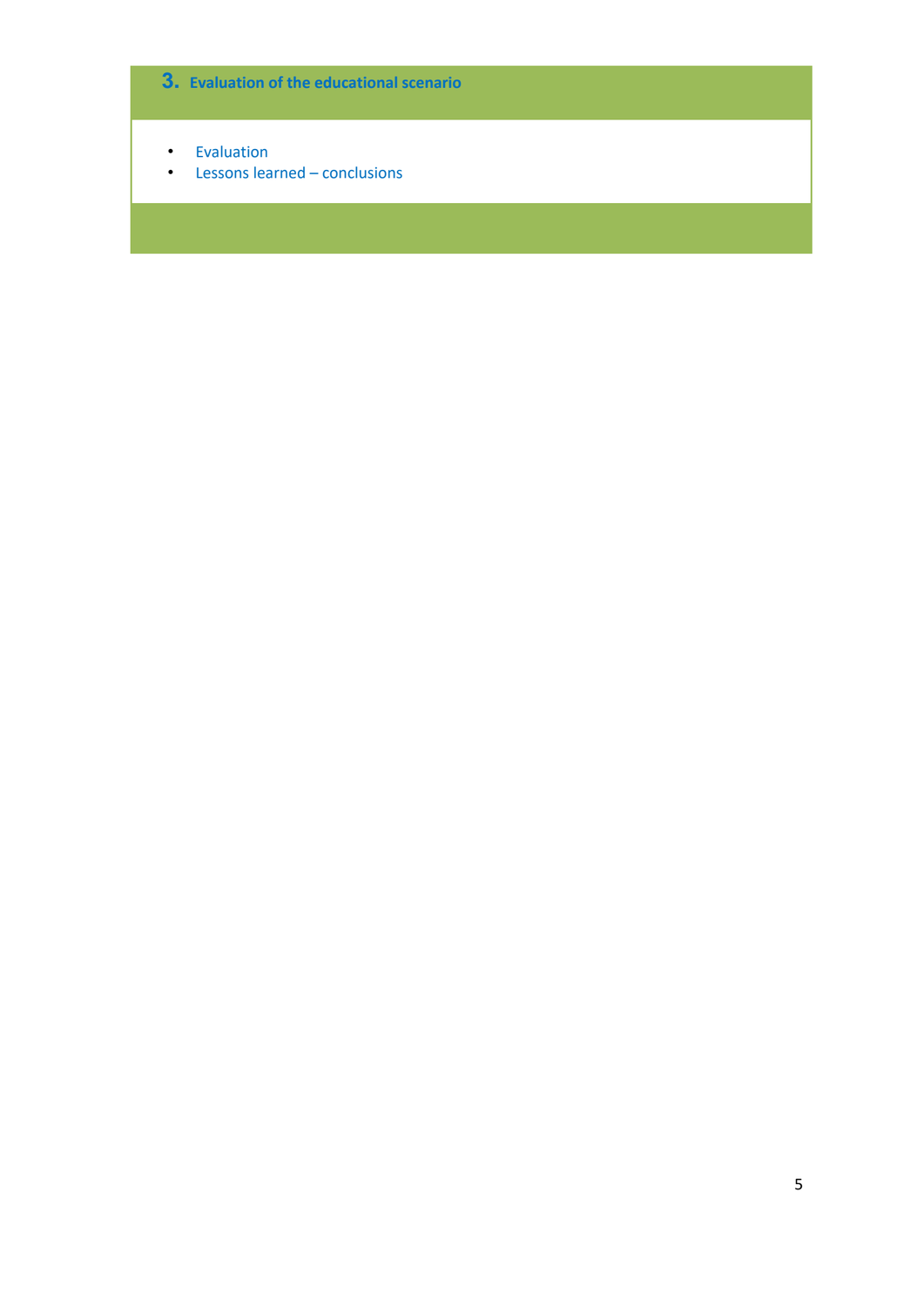#### Worksheet 1 – Our local community

#### Drama game – shapes in common

The class take it in turns to say something that is true about themselves, eg. I can ride a bike, they create a body position which represents this, everyone who also rides a bike takes on this position. If you can't ride a bike you stay in neutral. The next pupil says something true about themselves and creates a body position, if this is true for you, you take on this position, if not you stay in your last position and so on until everyone has had a go.

The class can see, as the game is played, who they have things in common with.

#### Drama game – three things in common

In pairs, the class talk and discover three things that they have in common with their partner. This is then shared with the class.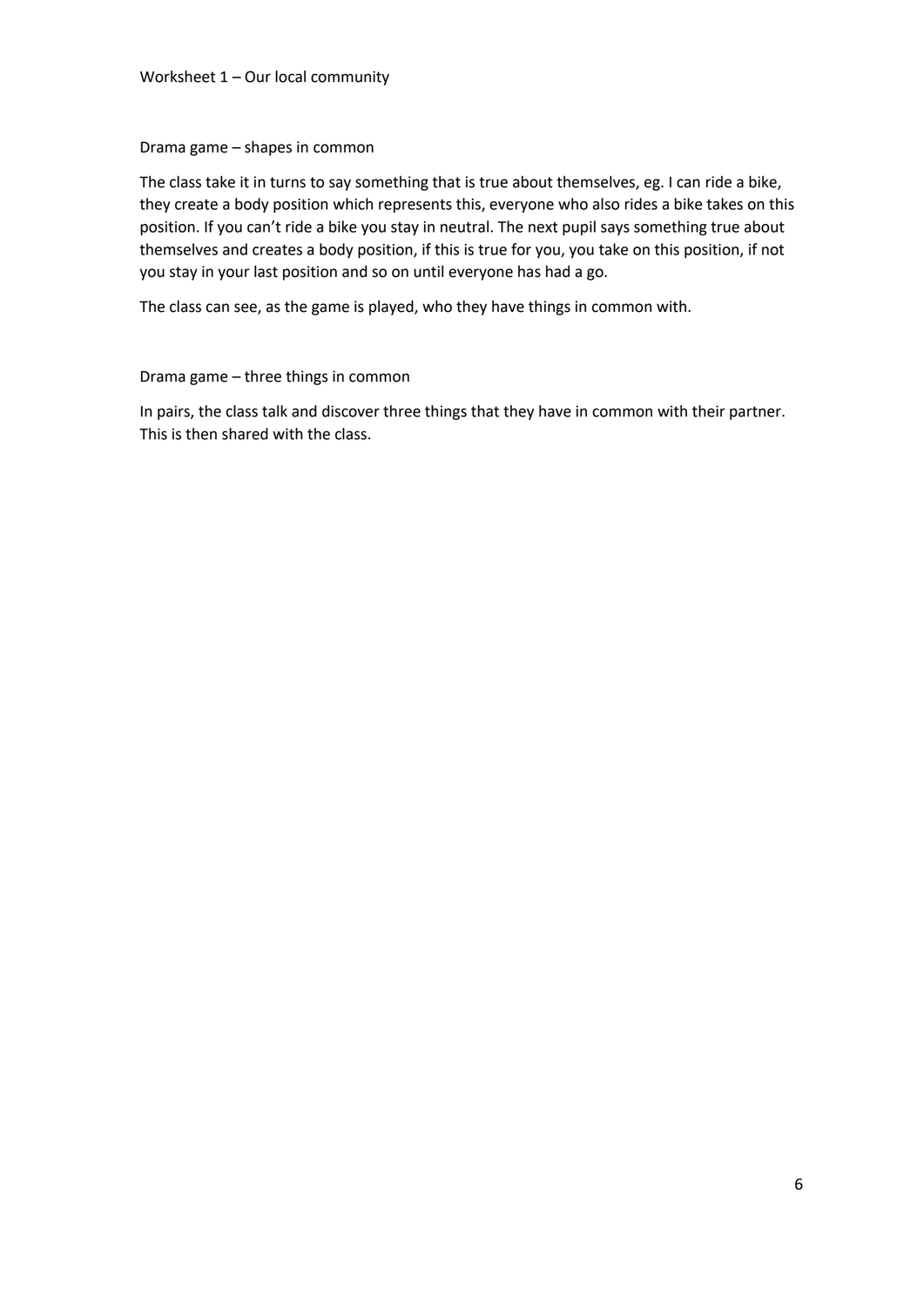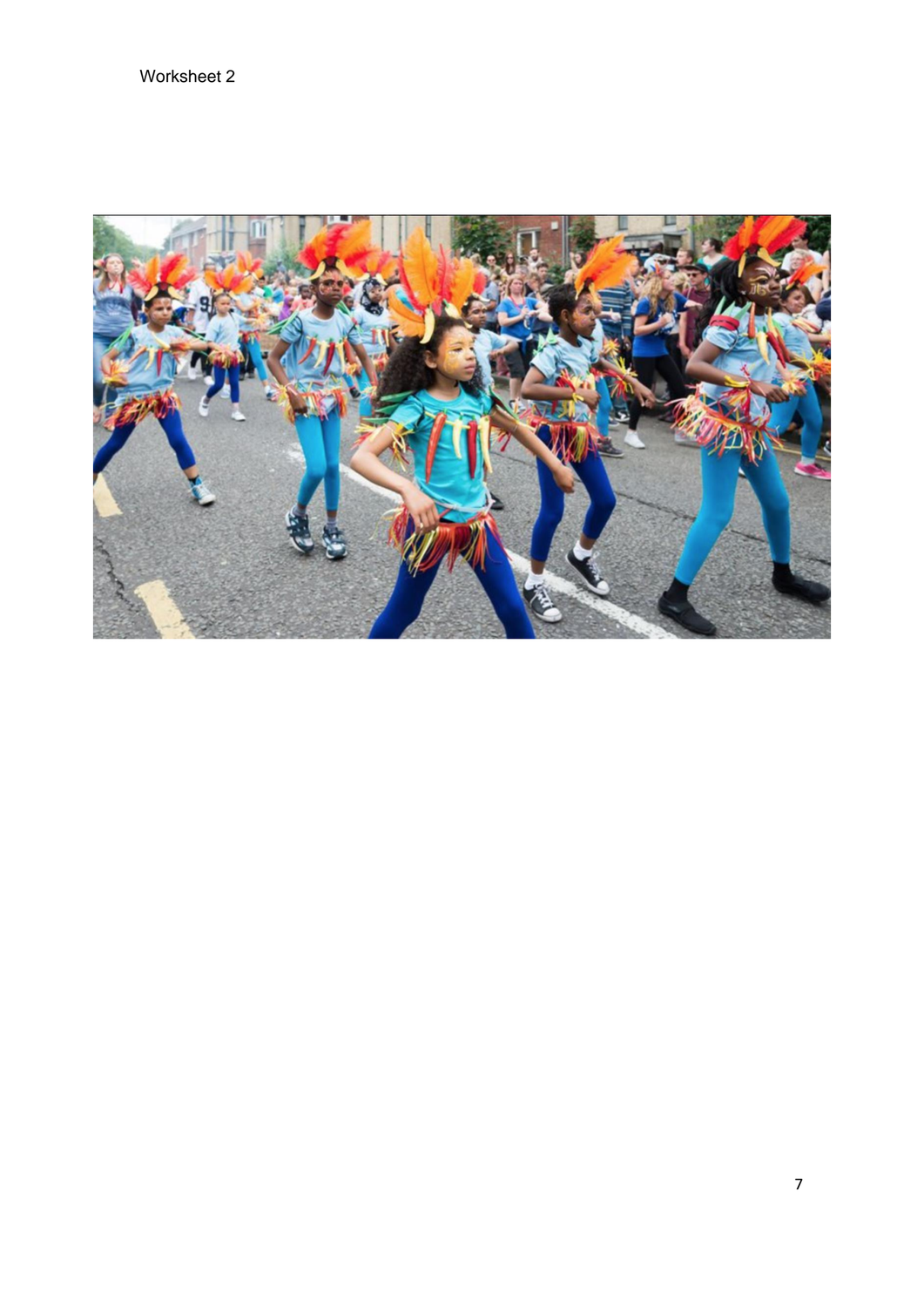### Worksheet 3